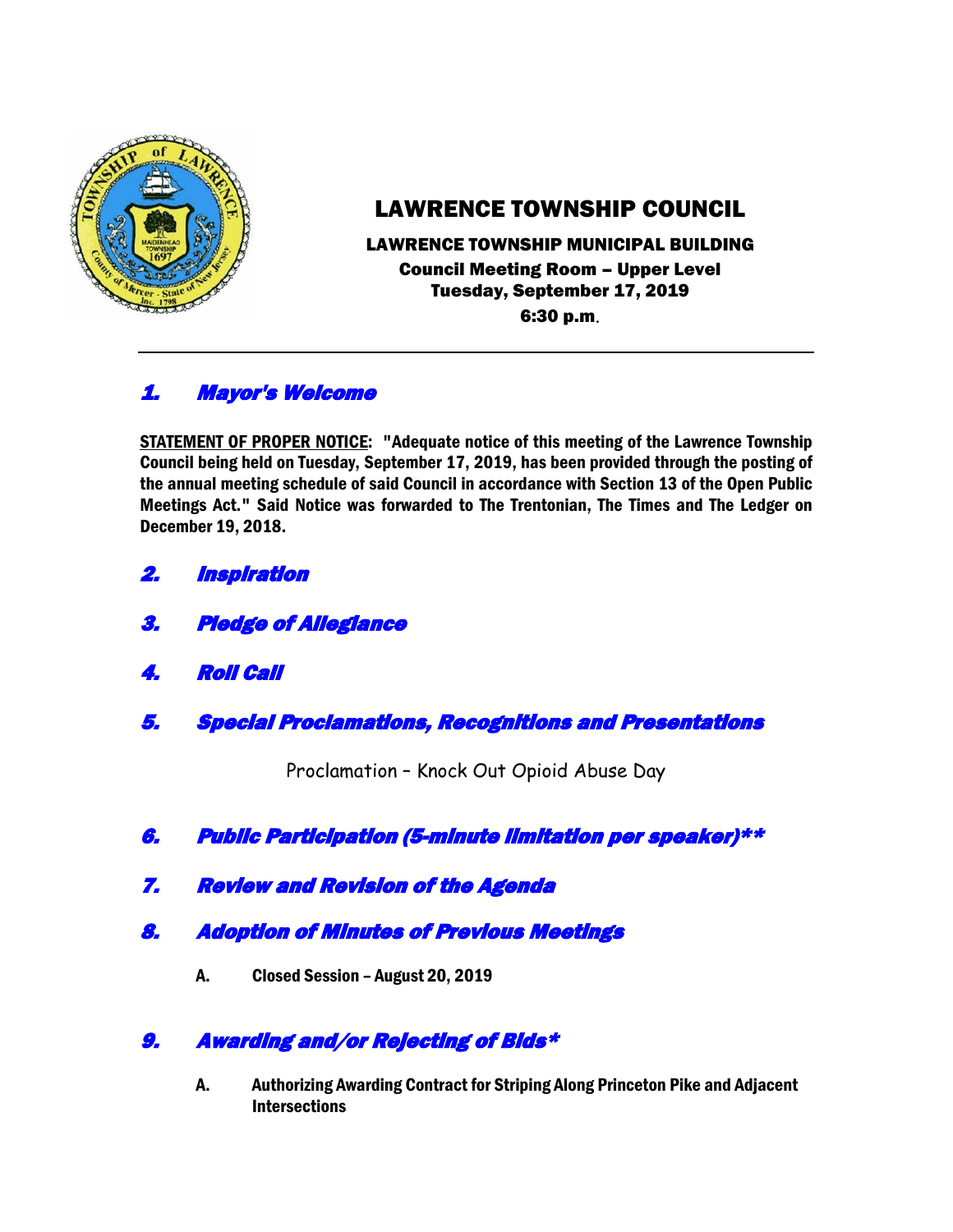### 10. Introduction of Ordinances**\*\***

A. Ordinance No. 2342-19 – BOND ORDINANCE AMENDING BOND ORDINANCE NO. 2258-17 BY THE TOWNSHIP OF LAWRENCE, COUNTY OF MERCER, STATE OF NEW JERSEY IN ORDER TO REVISE THE DESCRIPTION OF THE IMPROVEMENT HEREIN

### 11. Adoption of Ordinances\*

- A. Ordinance No. 2339-19 AN ORDINANCE AMENDING CHAPTER 435 OF THE LAWRENCE TOWNSHIP ADMINISTRATIVE CODE ENTITLED "VEHICLES AND TRAFFIC" – Handicapped Parking
- B. Ordinance No. 2340-19 AN ORDINANCE AMENDING THE LAND USE ORDINANCE OF THE TOWNSHIP OF LAWRENCE
- C. Ordinance No. 2341-19 AN ORDINANCE AMENDING ORDINANCE NO. 2331-19 SALARY ORDINANCE OF THE TOWNSHIP OF LAWRENCE-UNCLASSIFIED AND/OR EXEMPT, SEASONAL, EMERGENCY (NON-UNION) EMPLOYEES FOR 2018-2019
- 12. Manager's Report
- 13. Attorney's Report
- 14. Clerk's Report
- 15. Unfinished Business
- 16. New Business
- 17. Public Participation (3-minute limitation per speaker) \*\*
- 18. Resolutions
	- A. Bond Acceptance

#### B. Bond Release

- 1) Authorizing Release of Soil Disturbance Bond for Porsche of Princeton, SP-05/14
- 2) Authorizing Release of Performance Bond for Porsche of Princeton, SP-05/14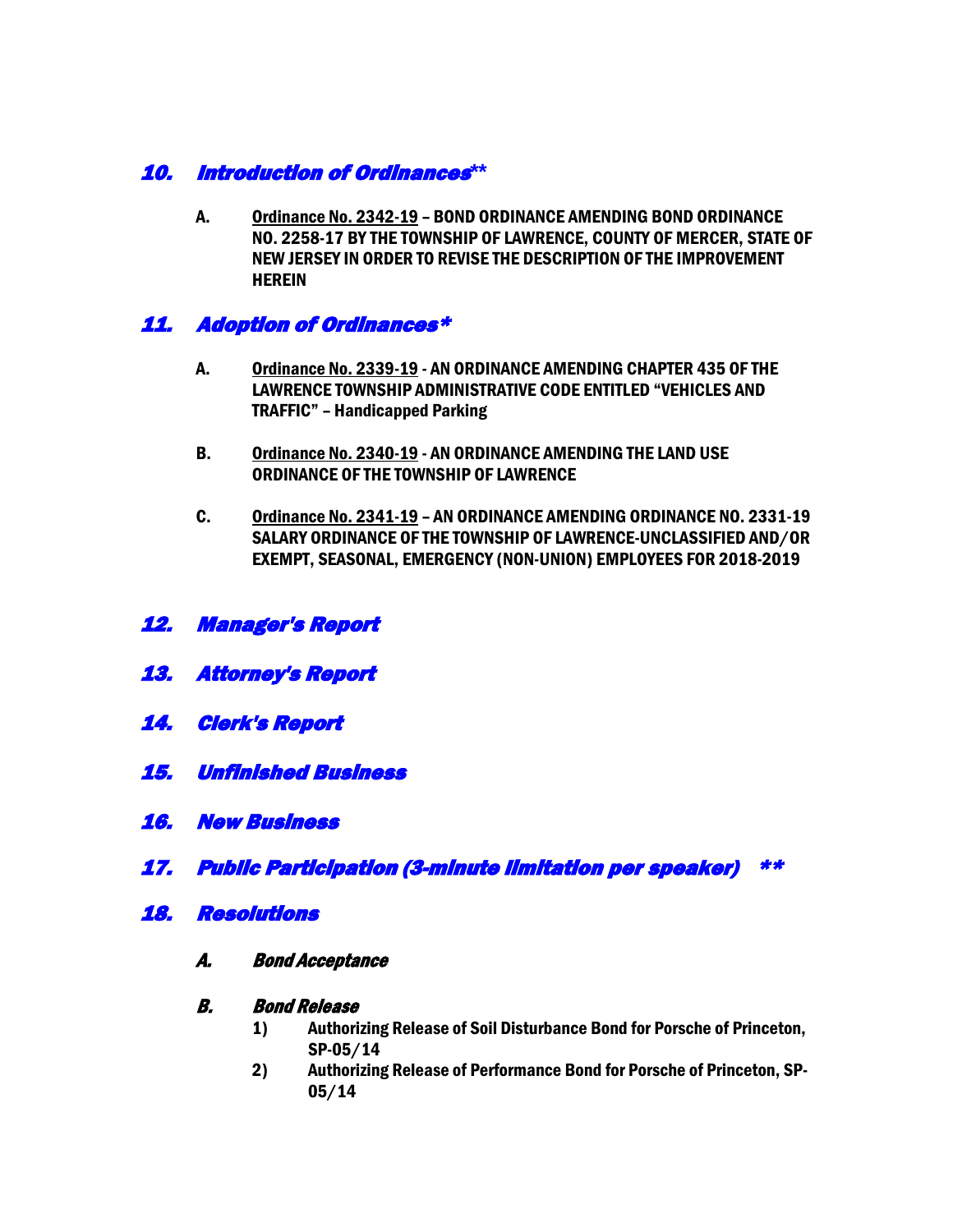- 3) Authorizing Release of Soil Disturbance Bond for 2 Princess Road MAB Associates, Inc., SP-01/16
- 4) Authorizing Release of Performance Bond for 2 Princess Road MAB Associates, Inc., SP-01/16
- 5) Authorizing Release of Safety and Stabilization Bond for ETS LHT Project, SP-05/18
- 6) Authorizing Release of Soil Disturbance Bond for Rider University Alumni Gym, SP-04/15
- 7) Authorizing Release of Performance Bond for Rider University Alumni Gym. SP-04/15
- 8) Authorizing Release of Performance Bond for Rider University Indoor Practice Field, SP-11/12

#### C. Escrow Release

1) Authorizing Release of Escrow to Rider University for Various Projects

### D. Refunds

- 1) Authorizing Refund of a Landscaper Registration Fee
- 2) Authorizing Refund of a Fish and Game Fine
- 3) Authorizing Refund of a Housing Inspection Fee
- 4) Authorizing Refund of a Recreation Program Fee

### E. Special Items of Revenue

### F. Professional Services Agreements

- 1) Authorizing a Professional Services Agreement for Lawrence Station Road Sidewalk
- 2) Authorizing Amending the Professional Services Agreement for the Planning Board and Zoning Board Engineering Consultant

### G. Grants

1) Authorizing Support for Sustainable Jersey Grant Application

### H. Miscellaneous

- 1) Authorizing Amending the Municipal Manager's Employment Contract
- 2) Authorizing a Convenience Fee Cost for ACH Payments for Tax and Sewer Billings
- 3) Authorizing the Sale of Township-owner Property on Johnson Avenue
- 4) Authorizing a Closed Session of Council Immediately Following the Regular Meeting to Discuss Mt. Laurel Matters and Labor Negotiations
- 5) Authorizing the Cancelation of Capital Improvement Appropriations Funded and Unfunded Balances
- 6) Authorizing the Social Media Policy of the Township of Lawrence

# 19. Council Initiatives & Liaison Reports